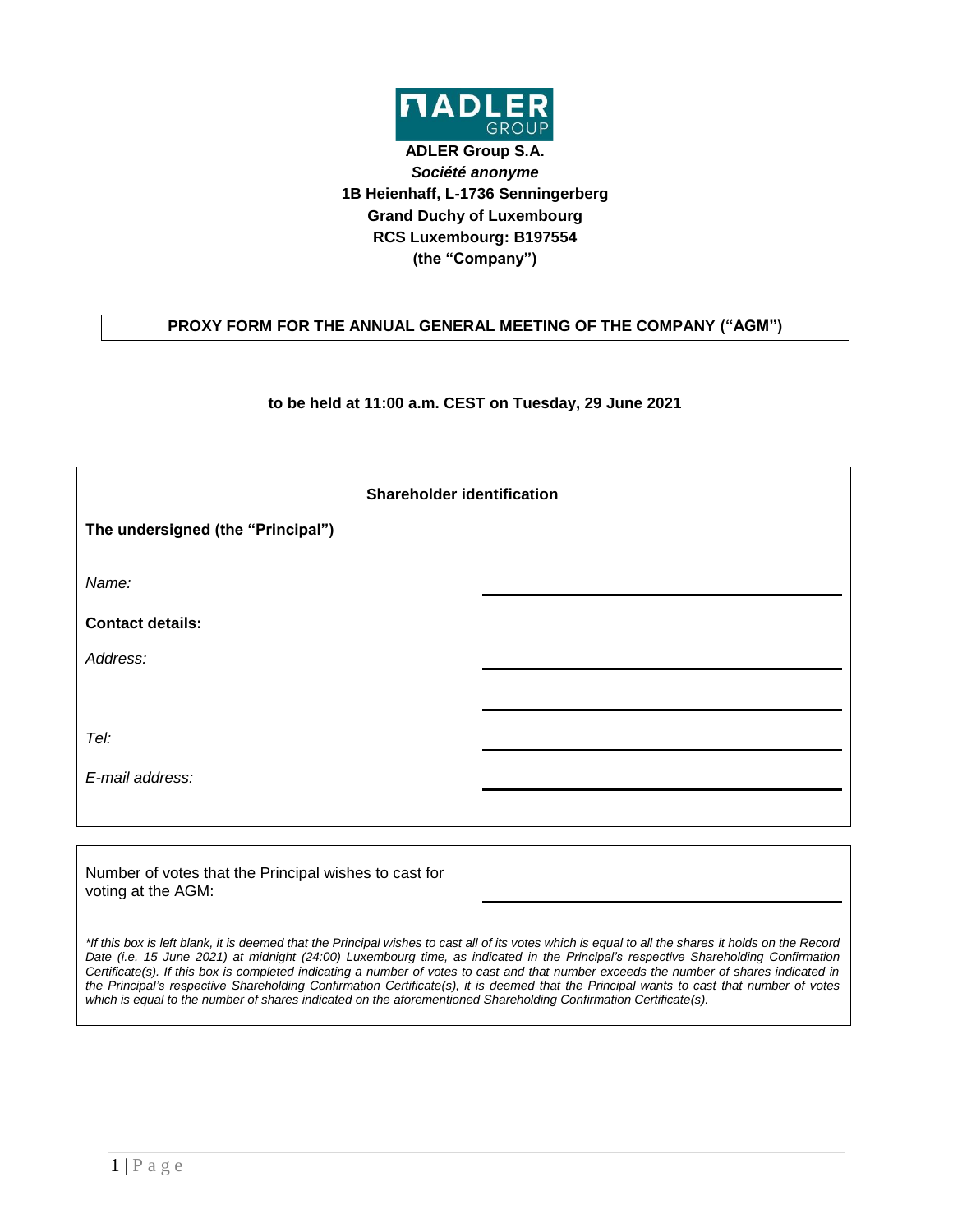- 1. The Principal hereby notifies that he/she/it will be represented at the AGM to be held at 11:00 a.m. CEST on Tuesday, 29 June 2021 for the total number of shares mentioned above or otherwise for the total number of shares the holding of which on the Record Date is established.
- 2. Furthermore, the Principal hereby grants authorisation to the following proxyholder designated by the Company:-

## **any employee of Link Market Services GmbH, with business address at Landshuter Allee 10, 80637 Munich, Germany**,

to hold the power of attorney, together with the right to delegate the authority to another person, to represent it at the AGM to be held at 11:00 a.m. CEST on Tuesday, 29 June 2021 and to execute the Principal's voting rights in the Principal's name and on the Principal's behalf in the manner subsequently described in section 3 below.

*(Note: In light of the exceptional circumstances surrounding the COVID-19 situation and in application of article 1 of the Luxembourg*  law of 23 September 2020 on measures concerning the holding of meetings in companies and other legal entities, as amended, and *notwithstanding any contrary provisions in the articles of association of the Company, the Company will not hold a physical meeting. Neither shareholders nor their proxies shall be able to attend the AGM in person.)*

- 3. The Principal chooses one of the 2 options below and ticks the corresponding box:
	- a. The Principal irrevocably gives power to the proxyholder designated by the Company to vote in the Principal's name and on the Principal's behalf and as the proxyholder designated by the Company deems fit on all resolutions of the agenda in addition to all amendments or new resolutions that would be validly presented to the AGM.
	- b. The Principal issues specific instructions for the proxyholder designated by the Company.

If amendments or new resolutions were to be presented, the Principal irrevocably gives power to the proxyholder designated by the Company to vote in the Principal's name and on the Principal's behalf and as the proxyholder designated by the Company deems fit, unless the Principal ticks the box below:

*"I abstain"*   $\Box$ 

In case of choice of option b. above, please issue an instruction for each proposed resolution made by the board of directors of the Company on the agenda item as set out in the convening notice for the AGM. Only one instruction may be issued for each item on the agenda. The omission to tick any box with respect to any proposed resolution shall allow the proxyholder designated by the Company to vote in the Principal's name and on the Principal's behalf but as the proxyholder designated by the Company deems fit.

Please tick only within the small boxes  $\Box$  and please only tick one box  $\Box$  per agenda item.

 $\Box$ 

 $\Box$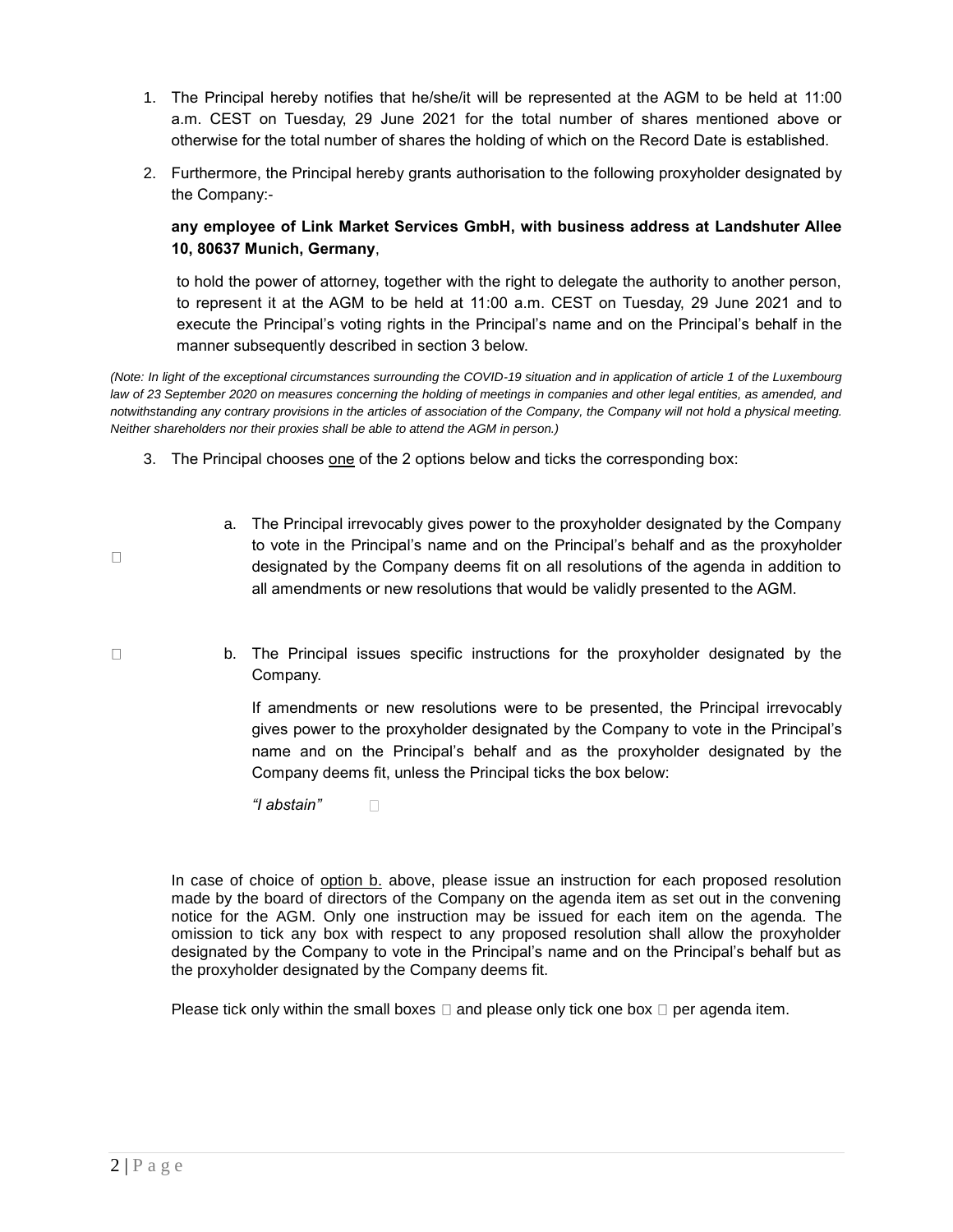| Agenda<br>item N° | PROPOSED RESOLUTION                                                                                                                                                                                                                                                                                                                                                                                                                                                                                                                                                                                                                                                                                                                                                                                                                                                                                                                                                                                                                                                                                                                                                                                            | VOTE<br><b>FOR</b> | <b>VOTE</b><br><b>AGAINST</b> | <b>ABSTAIN</b> |
|-------------------|----------------------------------------------------------------------------------------------------------------------------------------------------------------------------------------------------------------------------------------------------------------------------------------------------------------------------------------------------------------------------------------------------------------------------------------------------------------------------------------------------------------------------------------------------------------------------------------------------------------------------------------------------------------------------------------------------------------------------------------------------------------------------------------------------------------------------------------------------------------------------------------------------------------------------------------------------------------------------------------------------------------------------------------------------------------------------------------------------------------------------------------------------------------------------------------------------------------|--------------------|-------------------------------|----------------|
| 1                 | No resolution required                                                                                                                                                                                                                                                                                                                                                                                                                                                                                                                                                                                                                                                                                                                                                                                                                                                                                                                                                                                                                                                                                                                                                                                         |                    |                               |                |
| $\mathbf{2}$      | No resolution required                                                                                                                                                                                                                                                                                                                                                                                                                                                                                                                                                                                                                                                                                                                                                                                                                                                                                                                                                                                                                                                                                                                                                                                         |                    |                               |                |
| 3                 | The General Meeting, after having reviewed the management report of the<br>board of directors of the Company and the report of the independent auditor of<br>the Company, approves the stand-alone annual financial statements for the<br>financial year ending 31 December 2020 in their entirety.                                                                                                                                                                                                                                                                                                                                                                                                                                                                                                                                                                                                                                                                                                                                                                                                                                                                                                            | $\Box$             | $\Box$                        | $\Box$         |
| 4                 | The General Meeting, after having reviewed the management report of the<br>board of directors of the Company and the report of the independent auditor of<br>the Company, approves the consolidated financial statements of the Company<br>and its group for the financial year ending 31 December 2020 in their entirety.                                                                                                                                                                                                                                                                                                                                                                                                                                                                                                                                                                                                                                                                                                                                                                                                                                                                                     | $\Box$             | $\Box$                        | $\Box$         |
| 5                 | The General Meeting, upon proposal of the board of directors of the Company,<br>resolves to approve the distribution of a dividend in an amount of EUR 0.46 (forty-<br>six Euro cents) gross per share resulting in an aggregate dividend distribution in an<br>amount of EUR 54,054,707 (fifty-four million fifty-four thousand seven hundred<br>seven Euro) gross from the share premium account of the Company and to<br>allocate the results of the Company based on the stand-alone annual financial<br>statements of the Company for the financial year ending 31 December 2020 as<br>follows:<br>Profit for the year 2020 (A)<br>9,272,390<br>Profit brought forward (B)<br>424,770,100<br>Other distributable reserves<br>2,296,961,077<br>(including share premium/capital surplus) (C)<br>Allocation to the legal reserve (E)<br>(9,091)<br>Total dividend (0.46 EUR per share) (F)<br>(54, 054, 707)<br>Profit carried forward (A+B-E)<br>434,033,399<br>The General Meeting acknowledges that the record date determining the eligibility<br>to receive a dividend payment shall be the date of this AGM (i.e. 29 June 2021),<br>and that the payment of dividends shall commence on 30 June 2021. | O                  | $\Box$                        | $\Box$         |
| 6                 | The General Meeting resolves to grant discharge (quitus) to all directors of the<br>Company who held office during the financial year ending 31 December 2020 in<br>respect of the performance of their duties during that financial year.                                                                                                                                                                                                                                                                                                                                                                                                                                                                                                                                                                                                                                                                                                                                                                                                                                                                                                                                                                     | $\Box$             | $\Box$                        |                |
| 7                 | The General Meeting decides to approve, upon consideration of the proposal by<br>the board of directors of the Company based on a prior recommendation by the<br>audit committee of the Company (the "Audit Committee"), such<br>recommendation being free from undue influence by third parties and no clause<br>restricting the choice within the meaning of Art. 16 (6) of the EU Regulation on<br>statutory auditors or audit firms (Regulation (EU) No 537/2014 of the European<br>Parliament and of the Council of 16 April 2014 on specific requirements<br>regarding statutory audit of public-interest entities and repealing Commission<br>Decision 2005/909/EC) having been imposed upon the Audit Committee, the re-<br>appointment of KPMG Luxembourg as independent auditor of the Company in<br>relation to the statutory annual financial statements of the Company and the<br>consolidated financial statements of the Company and its group for a term<br>which will expire at the end of the annual general meeting of shareholders of<br>the Company to take place in 2022.                                                                                                                | $\Box$             | $\Box$                        | $\Box$         |